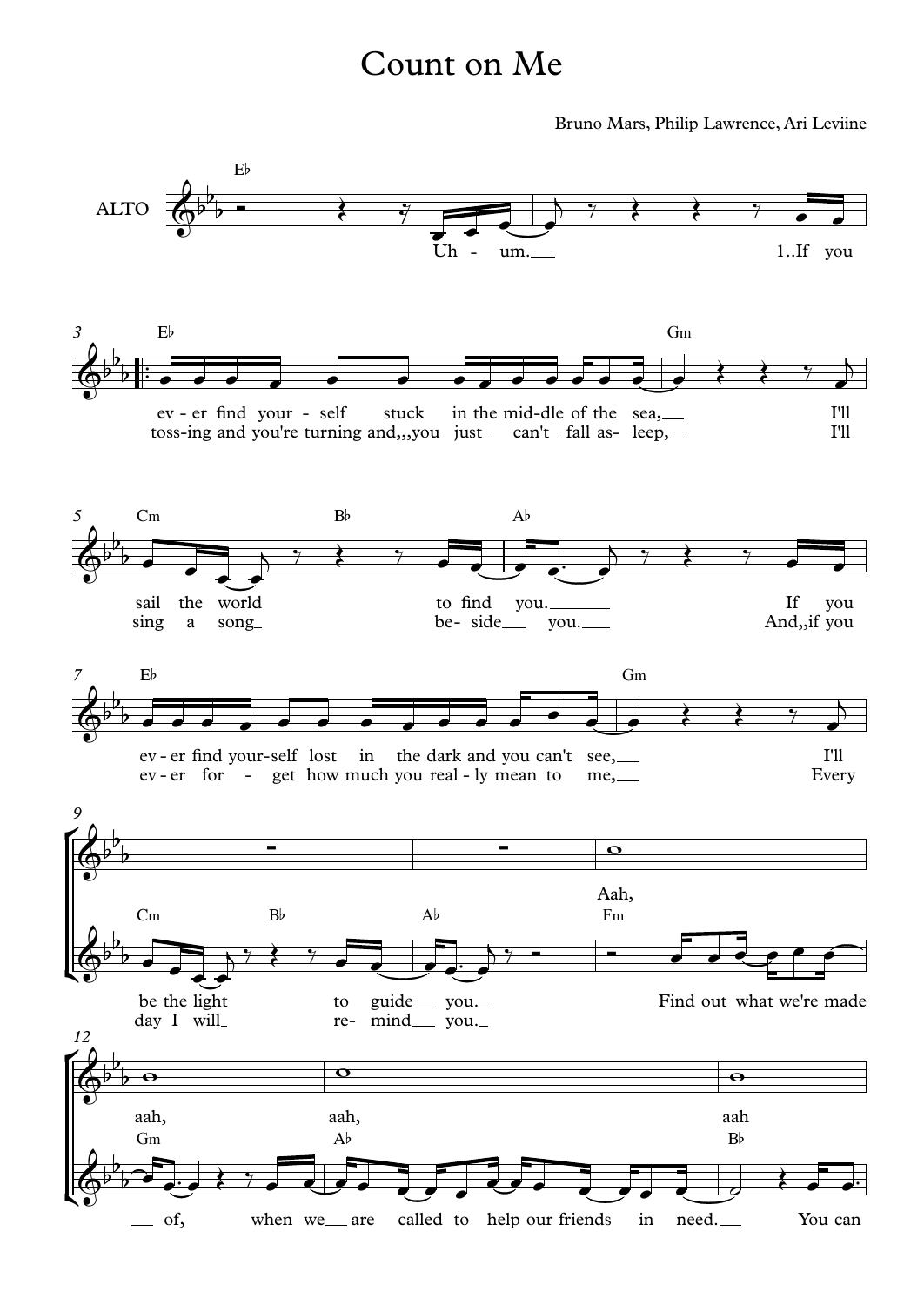





Yeah, Yeah2..If you're Yeah, yeah. You'll al-ways have myshould-er when you